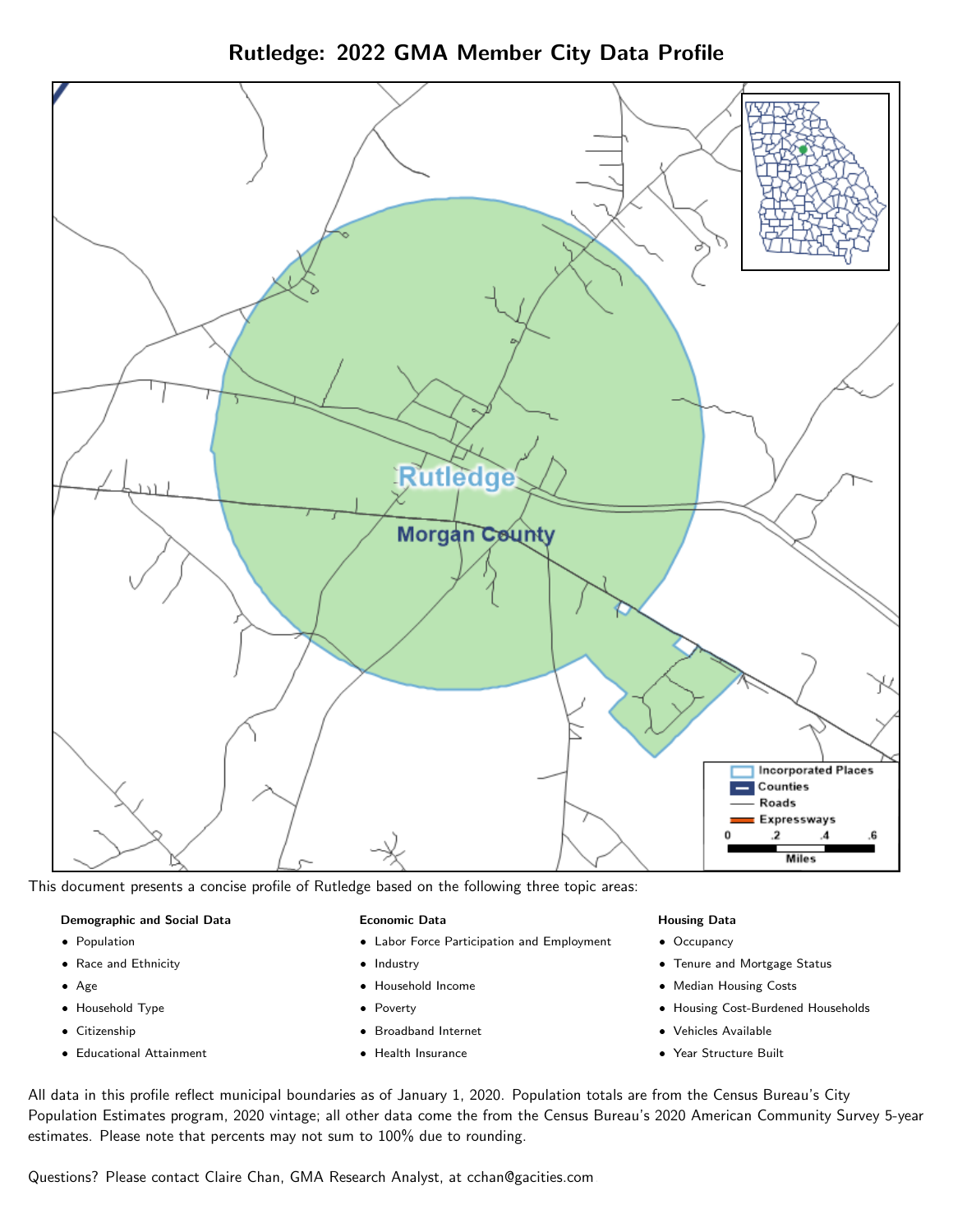# Rutledge: Demographic and Social







## **Citizenship**



Source: American Community Survey, 2020 5-year estimates, table B05002 Source: American Community Survey, 2020 5-year estimates, table B15002

## Race and Ethnicity



## Household Type



Source: American Community Survey, 2020 5-year estimates, table B01001 Source: American Community Survey, 2020 5-year estimates, table B11001

## Educational Attainment



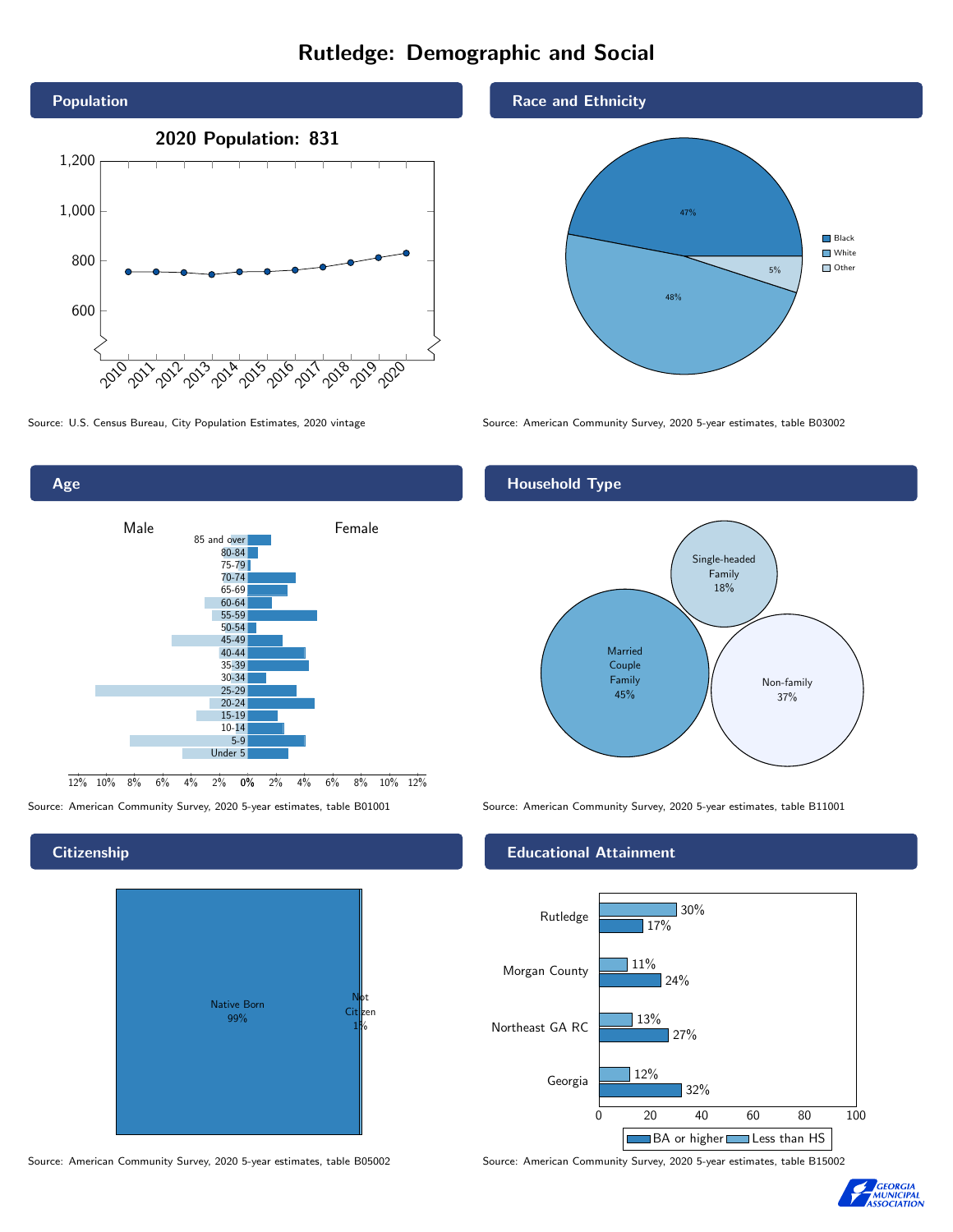# Rutledge: Economic



Source: American Community Survey, 2020 5-year estimates, table B23001 Note: Unemployment rate is based upon the civilian labor force.



Source: American Community Survey, 2020 5-year estimates, tables B19013 and B19025 Source: American Community Survey, 2020 5-year estimates, table B17010

Broadband Internet No 44% Yes 56%

Source: American Community Survey, 2020 5-year estimates, table B28002 Source: American Community Survey, 2020 5-year estimates, table B18135

# Industry

Poverty

| Agriculture, forestry, fishing and hunting, and mining      | $0\%$ |
|-------------------------------------------------------------|-------|
| Construction                                                | 30%   |
| Manufacturing                                               | 9%    |
| <b>Wholesale Trade</b>                                      | 2%    |
| Retail Trade                                                | 3%    |
| Transportation and warehousing, and utilities               | 9%    |
| Information                                                 | $0\%$ |
| Finance and insurance, real estate, rental, leasing         | 2%    |
| Professional, scientific, mgt, administrative, waste mgt    | 3%    |
| Educational services, and health care and social assistance | 17%   |
| Arts, entertainment, recreation, accommodation, food        | 8%    |
| service                                                     |       |
| Other services, except public administration                | 5%    |
| Public administration                                       | 12%   |

Source: American Community Survey, 2020 5-year estimates, table C24030

# 0 20 40 60 80 100 Georgia Northeast GA RC Morgan County Rutledge 14%  $15%$ 8% 16%  $120%$  $19%$ 9% 16% Total Population Children

#### Health Insurance